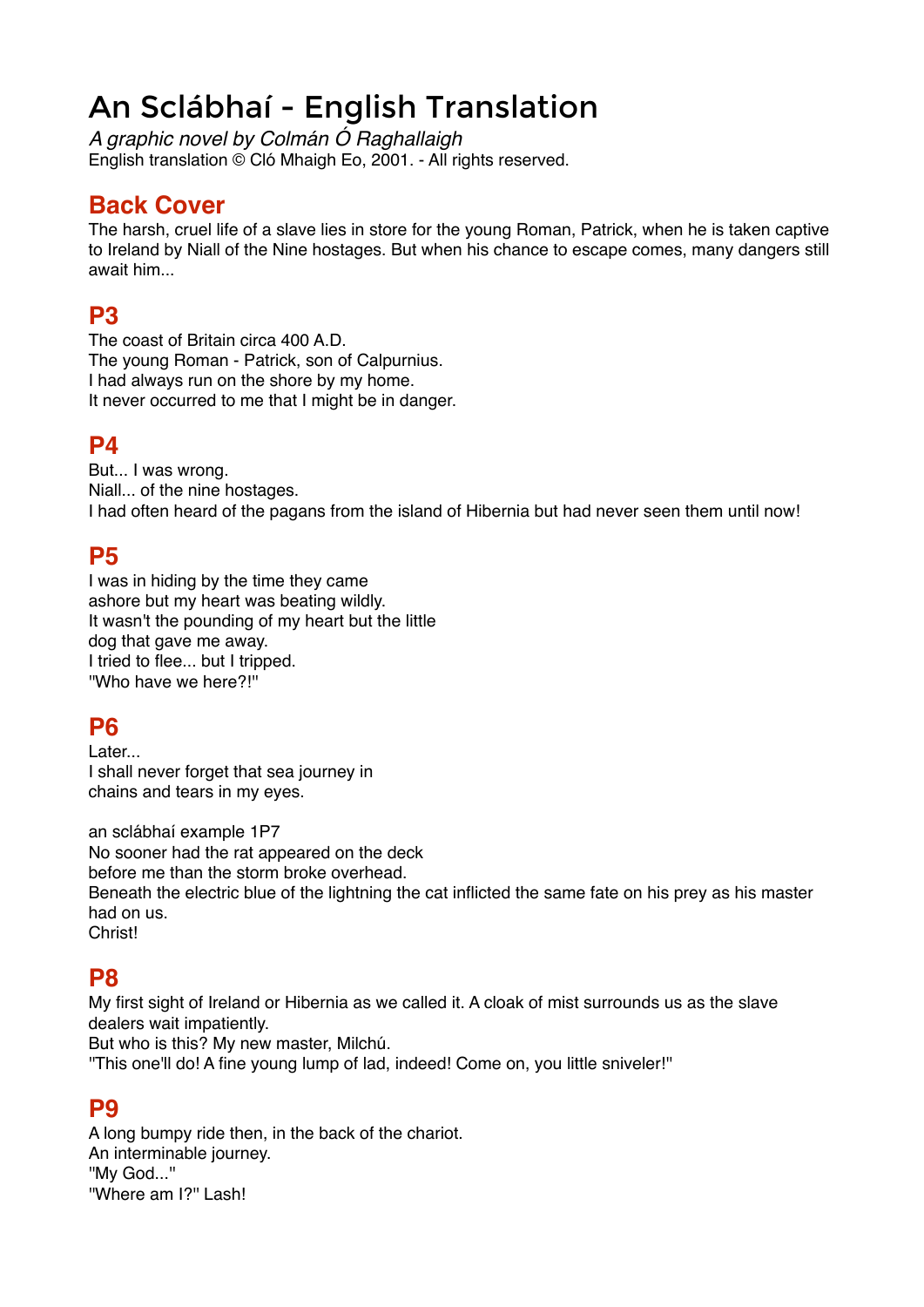Journey's end at last but now I'm a circus attraction in the middle of the pagans. ''Look!'' ''Slave.'' ''Here... Take this.'' ''So..up.'' ''Soup?'' ''Drink!''

# **P11**

Hungry... and thirsty. ''Can it be that some of these people are kind?'' ''O do they even know what kindness is?'' ''My God... I'm exhausted!''

# **P12**

Now a new life awaits me... the life of a slave! With no one beside me on the bare slopes of Slieve Mish but the one who created me.

''The Lord is my shepherd... I shall not want.'' ''My shepherd!''

# **P13**

Life on the mountain has its own rhythm. The passing seasons... and company... from the skies.

# **P14**

#### Lash!

''Damn you, you little idler! Get up out of that!'' 'I'll put an end to your nonsense!'' But I no longer care about the brutality of this man - my master, Milchú. He cannot know that I have another master... one who is invincible.

# **P15**

''Little lamb, where are you?'' Grrrr! ''What...?''

## **P16**

A wolf! But... ''Quiet!'' ''Sit, I say.''

## **P17**

''Christ with me, Christ before me...'' ''Christ behind me...'' ''Christ above me, Christ below me.''

## **P18**

''Come on, little lamb.'' Homeward... but now I have the strangest feeling that my own day of freedom is at hand.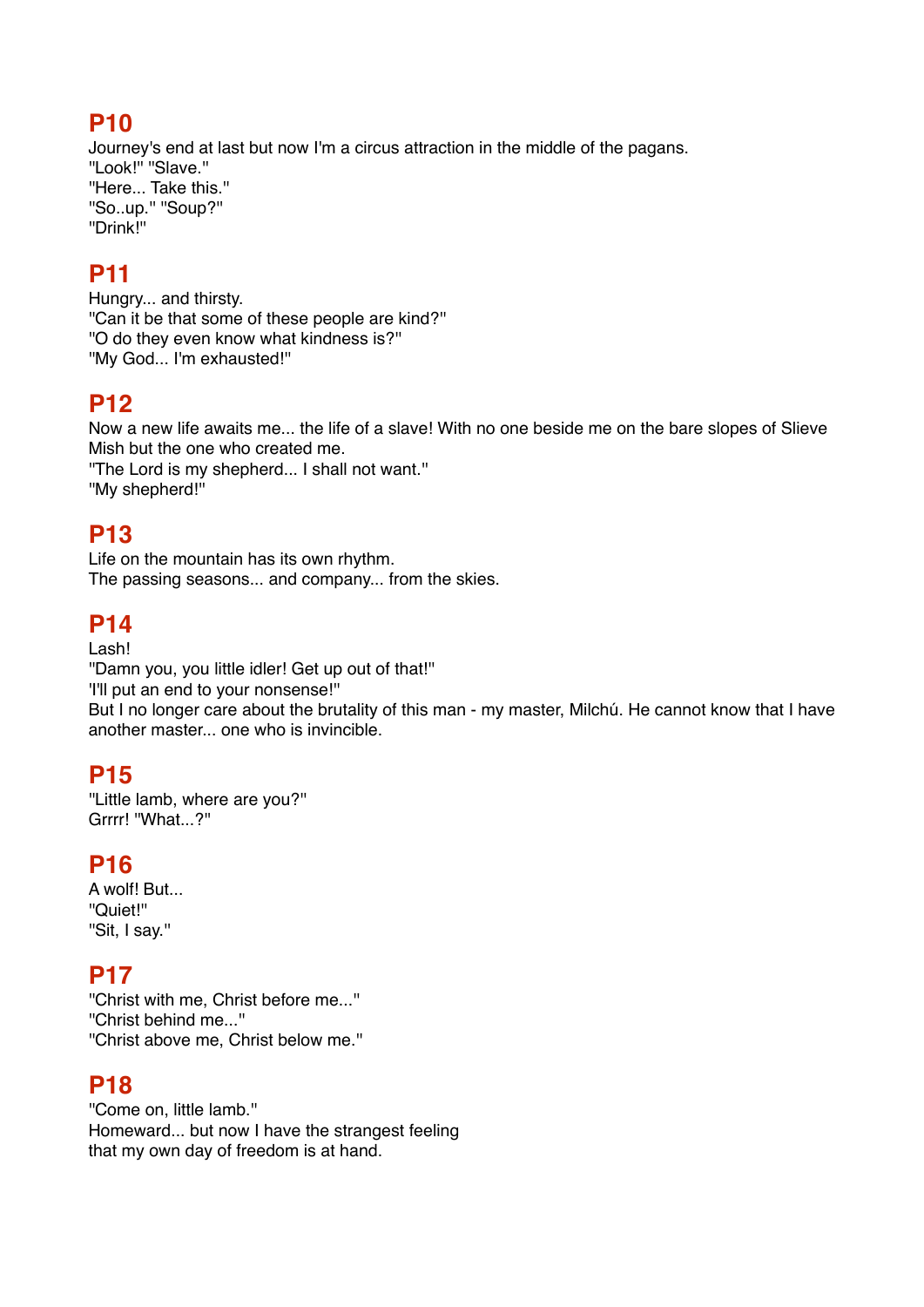Yet another dream... but this time a haunting nightmare. ''Arise, slave... your ship is waiting.'' FREEDOM!?!

#### **P20**

I jumped to my feet and headed down the mountain... towards the camp. The path to freedom lies before me, if only I can distract that guard. Necessity is the mother of invention!

#### **P21**

Clunk! ''Who's there?!'' "Hey!" "After him!" ''Seize him, quickly!''

#### **P22**

''Oh God...''

## **P23**

The Lord... is my shepherd, I shall not want.

#### **P24**

''That bridge... I only have to get across.'' ''Christ before me...'' ''Slave!!!'' ''Milchú!'' ''Wait a minute!''

#### **P25**

Crack! Shing! Slash! ''My God!'' ''Lord, help me!''

#### **P26**

In the mouth of death... but... ''What?'' ''Hold tight!''

## **P27**

''Help me! Save him!'' ''Uh... Uh... Uh...'' Thunk! ''Fire back, men!'' The fateful stone is released...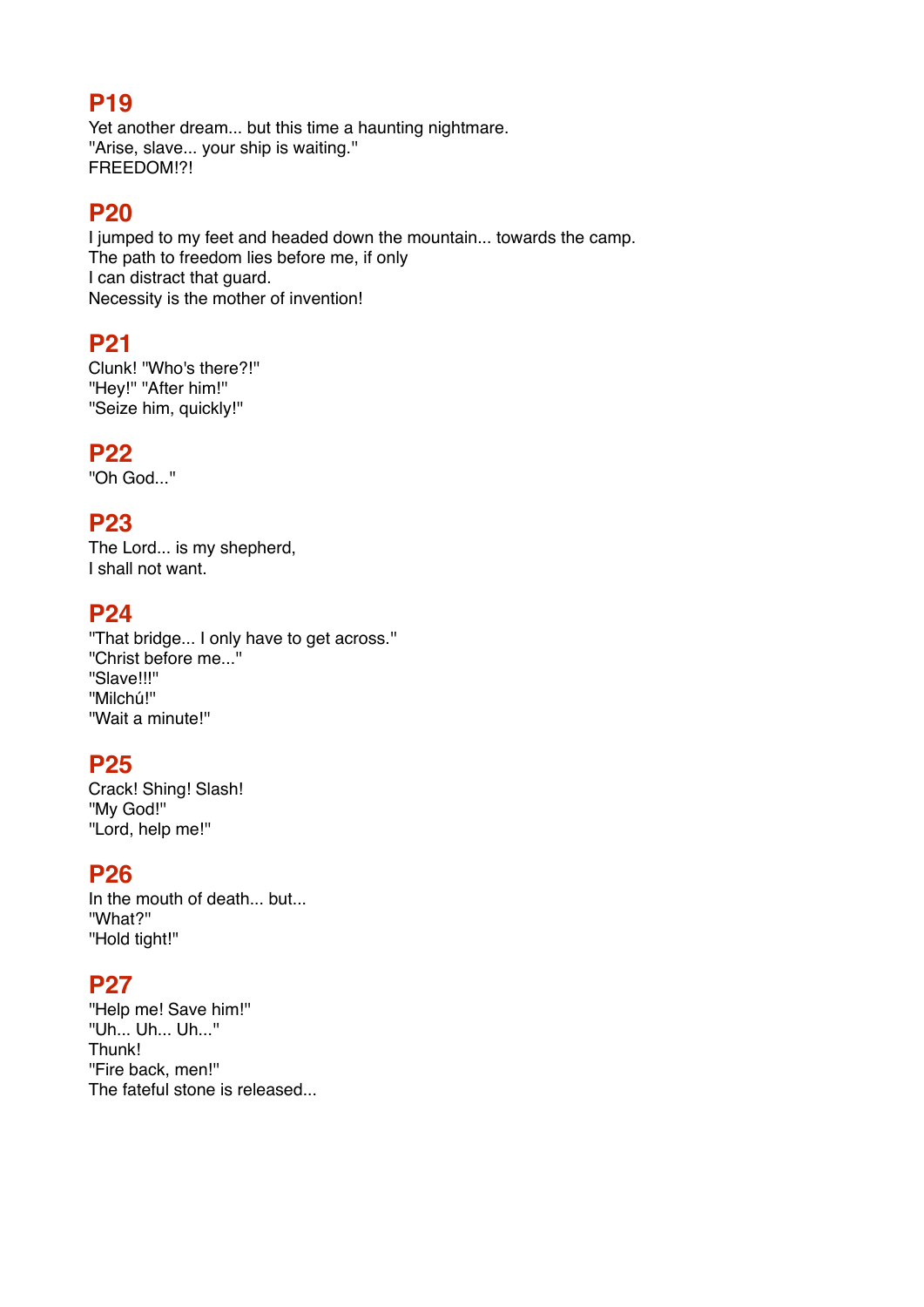...and finds its target! ''AAAAAAAAARGH!!!!''

## **P29**

''Let's get out of here, fast!'' ''Th... ank... you...'' ''Careful, men. Don't hurt him any more.''

# **P30**

''Uh...'' ''I'm Macha, daughter of Conn. You're safe now.'' ''Macha...''

# **P31**

Within a couple of days I had almost recovered. But now I felt great affection for this beautiful girl. "Patrick, what is it?" "Tell me." ''I must go, my dear. A ship awaits me.'' ''Don't say that.'' ''Can't you stay?''

# **P32**

''I'd love to but I can't.'' ''I understand, but I shall have to speak to my father.'' ''Father... my young slave, will you set him free?'' ''For you, of course I will.'' ''You are a free man now, Patrick. I know you have a long journey ahead of you.'' ''A hundred thanks, Conn.''

# **P33**

A little later. ''My love..'' ''Goodbye, Macha and bless you.'' To the road then... like the wind.

#### **P34**

The following day... My destination at last. ''The harbour... but which ship?'' ''Now I remember.'' ''Home boy.''

#### **P35**

A rush to the quay then... as far as the captain. ''May I take passage with you, sir?'' ''No! I have plenty of crew.'' ''But I could work my way.'' ''Clear off, I say.'' ''Oh God, what will I do now?'' Grrrrrrrrr.